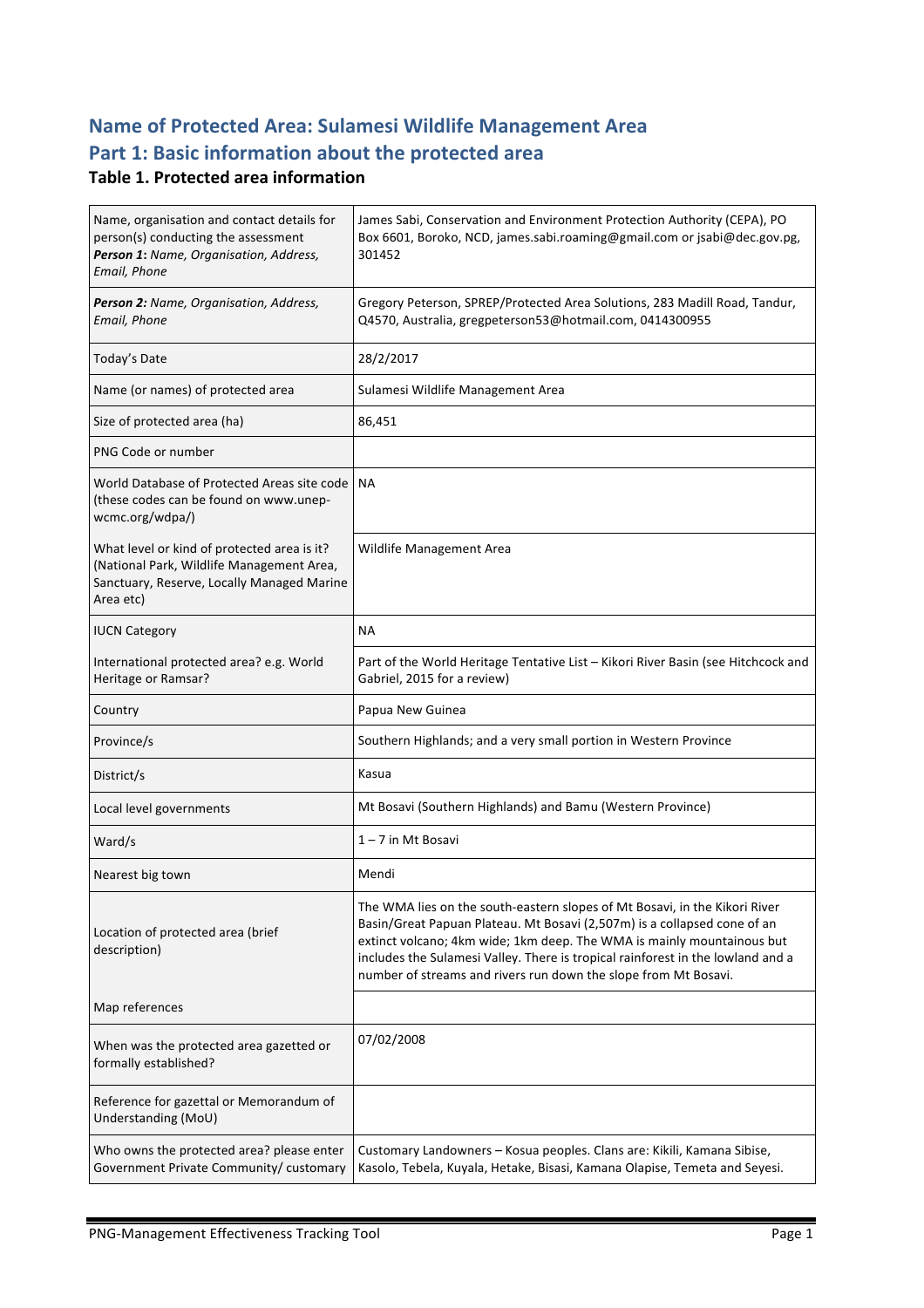| landowners, private, Other (name) and<br>include Clan name(s)                                                                                                  |                                                                                                                                                                                                                                                                                                                                                                                                                                                                                                                                                                                                                                                                           |
|----------------------------------------------------------------------------------------------------------------------------------------------------------------|---------------------------------------------------------------------------------------------------------------------------------------------------------------------------------------------------------------------------------------------------------------------------------------------------------------------------------------------------------------------------------------------------------------------------------------------------------------------------------------------------------------------------------------------------------------------------------------------------------------------------------------------------------------------------|
| Number of households living in the<br>protected area                                                                                                           | 254 (Iwatubu 74; Musula 94; Kawalase 48; Igisalobo 38).                                                                                                                                                                                                                                                                                                                                                                                                                                                                                                                                                                                                                   |
| Population size within the protected area                                                                                                                      | About 1900 (Musula 800, Iwatubu 900, Igisalobo 98, Supulesyea 45, Gatiyaguna<br>57)                                                                                                                                                                                                                                                                                                                                                                                                                                                                                                                                                                                       |
| Who manages the protected area? (e.g.<br>please enter government, customary<br>landowners [add clan names] management<br>committee [how many and what gender]) | Management Committee - 11 executive (9 M, 2 F) and 11 other members (10<br>M, 1 F)                                                                                                                                                                                                                                                                                                                                                                                                                                                                                                                                                                                        |
| Total number of staff (this means anyone<br>working on the protected area in paid jobs -<br>whether NGOs, community, rangers or<br>customary landowners        | 0                                                                                                                                                                                                                                                                                                                                                                                                                                                                                                                                                                                                                                                                         |
| Temporary paid workers   0                                                                                                                                     |                                                                                                                                                                                                                                                                                                                                                                                                                                                                                                                                                                                                                                                                           |
| Permanent paid workers   0                                                                                                                                     |                                                                                                                                                                                                                                                                                                                                                                                                                                                                                                                                                                                                                                                                           |
| Annual budget (US\$) - excluding staff salary<br>costs                                                                                                         | 0                                                                                                                                                                                                                                                                                                                                                                                                                                                                                                                                                                                                                                                                         |
| Operational (recurrent) funds                                                                                                                                  | 0                                                                                                                                                                                                                                                                                                                                                                                                                                                                                                                                                                                                                                                                         |
| Project or special funds                                                                                                                                       | Some funds committed to support culture ceremony at Gatiyagunu and<br>awareness raising.                                                                                                                                                                                                                                                                                                                                                                                                                                                                                                                                                                                  |
| Reason for protected area establishment                                                                                                                        | To stop logging because it will destroy the environment. To protect the<br>rainforest animals who live on land, water, in the air and in the trees and to<br>save our wildlife for the next generation and for the people of the Mt Bosavi<br>area.                                                                                                                                                                                                                                                                                                                                                                                                                       |
| What are the main values for which the area<br>is designated (Fill this out after data sheet 2)                                                                | Butterflies; animals and plants; mountains; freshwater and waterfalls; and<br>customs and traditions.                                                                                                                                                                                                                                                                                                                                                                                                                                                                                                                                                                     |
| objectives (add lines if needed after the<br>most important objectives):<br>Management objective 1                                                             | The World Heritage Area Tentative listing indicates the objectives as "to<br>protect fish from become scarce, preserve crocodiles, protect wildlife and<br>List the primary protected area management other resources, protect sacred sites, control over-fishing and over-hunting,<br>identify landmarks and boundaries, protect medicinal plants, protect breeding<br>homes for animals, protect the homes of special flying foxes, prevent illegal<br>trespass by strangers/outsiders, prevent industrial logging coming inside this<br>area and protect the area from spills of chemicals or waste" (WWF 2006). It is<br>unclear if there are more recent objectives. |
| Management objective 2                                                                                                                                         | Develop and promote community focused wildlife management and<br>sustainable livelihood strategies and practice that are economically viable,<br>culturally appropriate, socially fair and equitable and environmentally sound.                                                                                                                                                                                                                                                                                                                                                                                                                                           |
| Management objective 3                                                                                                                                         |                                                                                                                                                                                                                                                                                                                                                                                                                                                                                                                                                                                                                                                                           |
| Number of people involved in answering the<br>assessment questions                                                                                             | 4                                                                                                                                                                                                                                                                                                                                                                                                                                                                                                                                                                                                                                                                         |
| Name/organisation/contact details of<br>people participating in the assessment                                                                                 | Patrick Pate, PO Box 8280, Boroko, NCD, patrick.pate27@gmail.com,<br>72871788; Bana Deabe, Guavi Village, c/- Sulamesi Community Resource<br>Centre; Daniel Bamo, Iwatubu Village, c/- Sulamesi Community Resource<br>Centre; Ben John, Musula Village, c/- Sulamesi Community Resource Centre.                                                                                                                                                                                                                                                                                                                                                                           |
| Customary landowners/other community;<br>CEPA, Other national government agency;<br>Provincial govt; local level govt; Protected                               | <b>Customary landowners</b>                                                                                                                                                                                                                                                                                                                                                                                                                                                                                                                                                                                                                                               |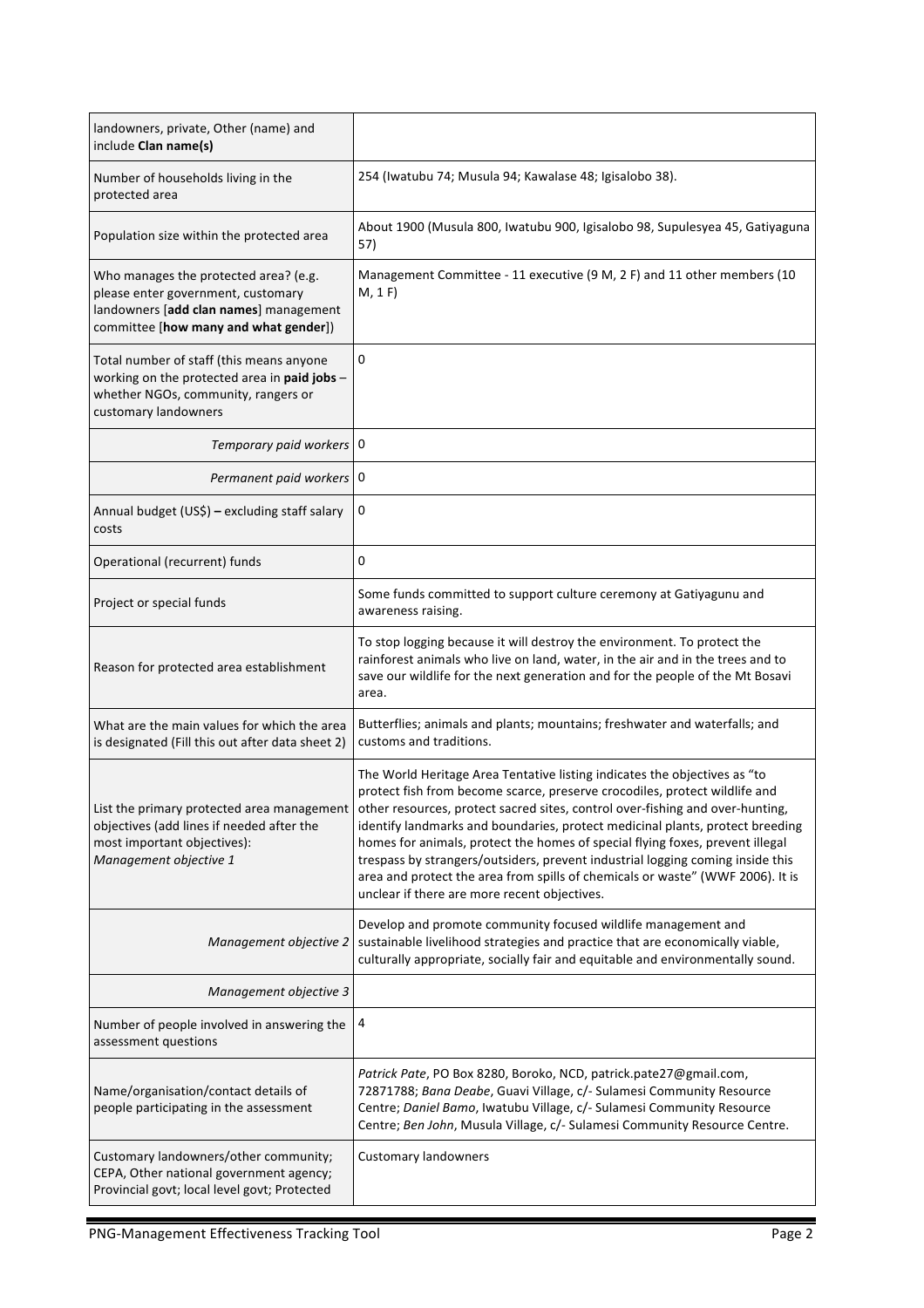| area staff (anyone working on the protected<br>area in paid jobs; NGO; Donors; External<br>experts; Others |                                                                          |
|------------------------------------------------------------------------------------------------------------|--------------------------------------------------------------------------|
| Please note if assessment was carried out in                                                               | SPREP through the PNG Protected Area Assessment Project, which is a      |
| association with a particular project, on                                                                  | component of the GEF Community-based Forest and Coastal Conservation and |
| behalf of an organisation or donor                                                                         | Resource Management Project in PNG.                                      |

## Part 2: What makes this protected area special and important?

There is a high level of awareness about the WMA. The forests remain largely intact and are used for subsistence purposes (hunting, fishing and collecting bush materials and harvesting sago to make 'saksak' [sago dumplings]). We have looked after our area for a long time, with many rules in place. We have many different types of animals: butterflies, moths and insects; special fish; freshwater eels and turtles; crocodiles - for sale and for eating; cassowary (there are three different species of muruk); bird of paradise e.g. raggiana; special cuscus – tree kangaroo - we must try to protect its habitat from logging on the western side; and different snakes and lizards that we are trying to protect. We have special mountains and special water (for washing and drinking) and waterfalls. This is a water management area and all villages are involved and aware of the importance of protecting the water. There are **caves**, with cave art and this is special and there are flying fox in the caves. There are special **sacred sites** that we try to protect. The wild dog may have some important history. There are special forests – we need to protect the forest from logging for the landowners; and special flowers (orchids, vines for ropes and food for butterflies and some have medicinal value) - we need to protect and not cut them. We have tambu hunting areas where there is no hunting and we protect these. There are some pigs. We have a cultural centre with stone axes and other artefacts and there are villages where the people live.

| No.            | <b>Key values</b>         | <b>Brief description</b>                                                        | <b>Note if endangered</b><br>species or |
|----------------|---------------------------|---------------------------------------------------------------------------------|-----------------------------------------|
|                |                           |                                                                                 | ecosystem (IUCN)                        |
| 1              | <b>Butterflies</b>        | Over 500 species of butterflies and moths, including one of                     |                                         |
|                |                           | the largest butterflies in the world. The 1995 WWF survey of                    |                                         |
|                |                           | Mt Bosavi indicated a very high diversity of moth species and<br>high endemism. |                                         |
| $\overline{2}$ | Animals and plants        | Extensive animal biodiversity, including eels, turtles, birds                   |                                         |
|                |                           | (e.g. cassowary, birds of paradise [Black Sicklebill BoP],                      |                                         |
|                |                           | pigeons, New Guinea Harpy eagle, Gurney's eagle, palm                           |                                         |
|                |                           | cockatoo, Carola's parotia), tree kangaroo, cuscus, snakes,                     |                                         |
|                |                           | crocodiles, wild pigs, flying foxes, reptiles (e.g. the world's                 |                                         |
|                |                           | longest lizard) and fish. Hunting is forbidden in certain areas                 |                                         |
|                |                           | and these areas are rarely visited - even on a casual basis.                    |                                         |
|                |                           | There are forests with trees for medicine and food, and                         |                                         |
|                |                           | many flowers and vines. Eight new species of orchid have                        |                                         |
|                |                           | been found here.                                                                |                                         |
| 3              | <b>Mountains</b>          | The forested mountains are a special place not only for                         |                                         |
|                |                           | significant biodiversity, but for visual amenity and a sense of                 |                                         |
|                |                           | peace and tranquility.                                                          |                                         |
| 4              | Freshwater and waterfalls | Freshwater is the life blood of any subsistence community.                      |                                         |
|                |                           | Mt Bosavi is the source of all drinking water for most villages                 |                                         |
|                |                           | in all directions around the mountain. It is drained by many                    |                                         |
|                |                           | small creeks. Protection of the forests on the mountain is                      |                                         |
|                |                           | important to maintain the supply of water.                                      |                                         |
| 5              | Cultural and traditions   | Our culture is our identity and is strongly linked to our                       |                                         |
|                |                           | forest. Saving our forest is saving our culture. There are cave                 |                                         |
|                |                           | paintings, tambu hunting areas and a cultural centre.                           |                                         |

#### Table 2. Key values of the protected area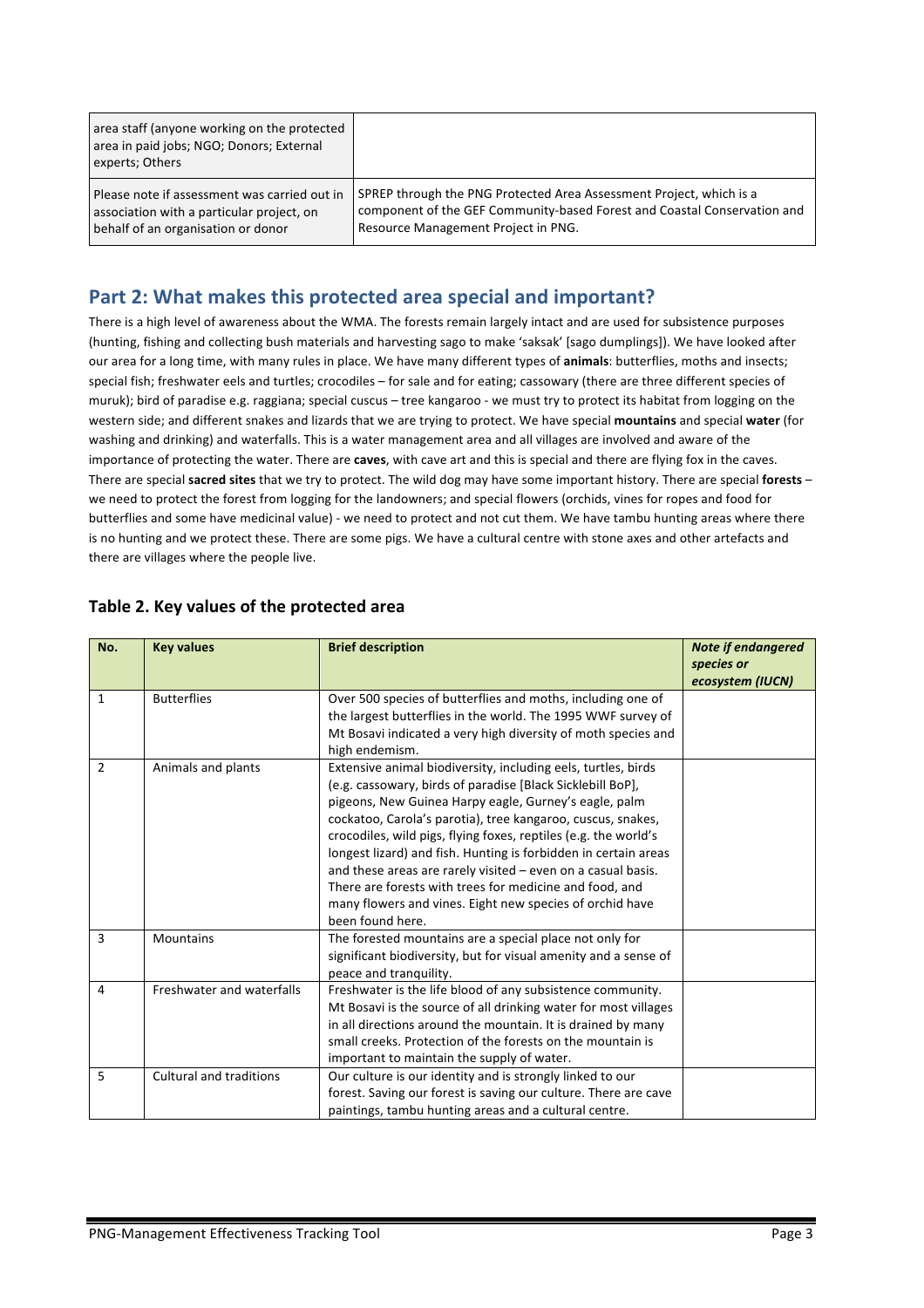## **Table 3. Checklist of values/benefits**

Not important 0; Important 1; Very important 2; Don't know DK

| How important is the protected area for each     | <b>Score</b>   | <b>Comment</b>                                                                          |
|--------------------------------------------------|----------------|-----------------------------------------------------------------------------------------|
| of the listed values/benefits?                   | (0,1,2, DK)    |                                                                                         |
| 1. Biodiversity - the presence of many           | $\overline{2}$ | We don't have a supermarket. Our WMA is the supermarket.                                |
| different kinds of plants, animals and           |                | There are trees and plants for medicine, flowering plants,                              |
| ecosystems                                       |                | eagle wood, cassowary, tree kangaroo, bird of paradise,                                 |
|                                                  |                | insects with milk, wild dogs, pigs, cuscus and butterflies.                             |
|                                                  |                | Some species are hunted in the hunting areas. There are also                            |
|                                                  |                | wild dogs that eat the fish and this gives them great hunting                           |
|                                                  |                | ability enabling them to catch wild pigs.                                               |
| 2. Presence of rare, threatened, or              | $\overline{2}$ | Several rare bird species (Black Sickle Bill BoP and Carola's                           |
| endangered species (plants and animals)          |                | parotia are restricted range endemics); the rare Campbell's                             |
|                                                  |                | fairy wren); moths and butterflies; a rare tree mouse, the                              |
|                                                  |                | large Pogomelomys; the tree striped Dasyure (a carnivorous                              |
|                                                  |                | marsupial; and the round-eared tube-nosed bat. The wild                                 |
|                                                  |                | dog is rare. Crocodiles are threatened. Once they are                                   |
|                                                  |                | destroyed it will be the end of that species. We need to                                |
|                                                  |                | protect all the plants because of their food, medicinal and<br>amenity qualities.       |
| 3. Ecosystems (e.g. wetlands, grasslands,        | $\overline{2}$ | There are forest ecosystems and special cave ecosystems                                 |
| coral reefs etc) that are rare because they      |                | with waterfalls.                                                                        |
| have been cleared or destroyed in other          |                |                                                                                         |
| areas                                            |                |                                                                                         |
| Protecting clean, fresh water<br>4.              | $\overline{2}$ | Freshwater is very important to maintain. There are many                                |
|                                                  |                | creeks flowing from Mt Bosavi and also waterfalls and caves.                            |
| Sustaining important species in big enough<br>5. | $\overline{2}$ | There are many important animals that can survive in the                                |
| numbers that they are able to survive here       |                | area. There are caves that provide habitat for several                                  |
|                                                  |                | species.                                                                                |
| 6. Providing a source of employment for local    | $\overline{2}$ | Selling eagle wood provides some income.                                                |
| communities now                                  |                |                                                                                         |
| Providing resources for local subsistence<br>7.  | $\overline{2}$ | Our existence and livelihood depends on the sustainable use                             |
| (food, building materials, medicines etc.)       |                | of all of our resources.                                                                |
| Providing community development<br>8.            | $\pmb{0}$      | There is no community development at the moment but we                                  |
| opportunities through sustainable                |                | would like to increase community development through                                    |
| resource use                                     |                | more funding. In the past there has been training and                                   |
|                                                  |                | awareness in relation to conservation and development,                                  |
|                                                  |                | vanilla and butterfly farming, community development                                    |
|                                                  |                | processes, gender, para-legal issues and funding for study<br>tours.                    |
| Religious or spiritual significance (e.g.<br>9.  | $\overline{2}$ | It is our life and that of our ancestors and is important to                            |
| tambu places)                                    |                | protect.                                                                                |
| 10. Plant species of high social, cultural, or   | 2              | Dressing in traditional dress is important for the                                      |
| economic importance                              |                | continuation of culture. Everything (including the forest,                              |
|                                                  |                | trees, wildlife) is connected with our culture.                                         |
| 11. Animal species of high social, cultural, or  | $\overline{2}$ | Dressing up in traditional dress is important for the                                   |
| economic importance                              |                | continuation of culture.                                                                |
| 12. Attractive scenery                           | $\overline{2}$ | It makes me feel happy. The spectacular scenery could be                                |
|                                                  |                | the basis for future film productions.                                                  |
| 13. Tourism now                                  | 0              | There is no tourism now.                                                                |
| 14. Potential value for tourism in the future    | $\overline{2}$ | We need tourism to increase to help provide income for the                              |
|                                                  |                | community and raise the standard of living of the people.                               |
|                                                  |                | The area offers opportunities for film production and related                           |
|                                                  |                | tourism.                                                                                |
| 15. Educational and/or scientific value          | $\overline{2}$ | Our future depends on protecting the WMA and it is also                                 |
| 16. Maintaining culture and tradition on         | $\overline{2}$ | important for the world.<br>Critical for our culture to continue. There are many caves, |
| customary land and passing this on to            |                | including skull caves and tambu hunting areas. Additional                               |
| future generations                               |                | information (Patrick Pate): Children perform in traditional                             |
|                                                  |                | dress at ceremonies. The Bosavi area was one of the last                                |
|                                                  |                | places in PNG explored by the Australian Administration. The                            |
|                                                  |                |                                                                                         |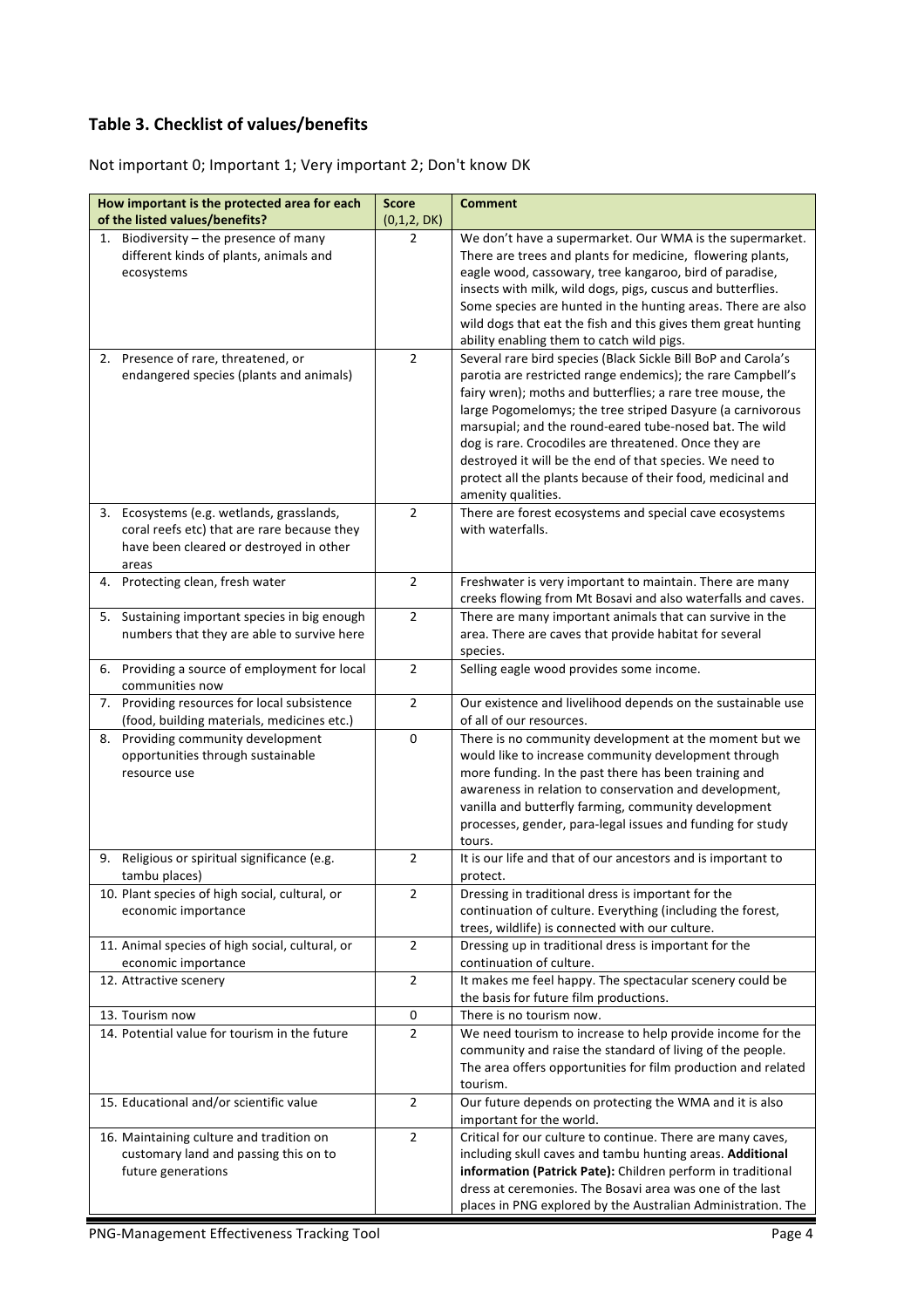| first European contact was in the 1930s when several         |
|--------------------------------------------------------------|
| Australian Government patrols passed through the area.       |
| During WW2 there was sporadic government contact, which      |
| continued from the late 1940s up to the time of contact with |
| the missionaries in the 1960s. The area has clearly defined  |
| leadership; a powerful sense of reciprocity and payback; a   |
| strong sense of communalism and egalitarianism; and male     |
| dominance. An anthropologist commented on Kaluli and         |
| Kasua culture - "their traditional political culture was     |
| anarchic, and their traditional modes of organizing projects |
| were through drawing on networks of social obligations and   |
| relationships, and by community consensus arrived at         |
| through lengthy debate in the long house" (Schiefflin 1996). |
| There is a strong tradition of helping others and there is a |
| strong belief in the power of the trees - trees are          |
| sanctuaries and are important in culture.                    |

# Part 3: What are the threats to the protected area?

# **Table 4: Threats to the protected area**<br>**H** High significance threats are seriously degrading val

- High significance threats are seriously degrading values. This means they are badly damaging some value -it might be a kind of animal or plant, or your traditional gardens
- **M** Medium threats are having some negative impact they are damaging values but not so badly
- **L** Low threats are present but not seriously damaging values
- **0 N/A** where the threat is not present in the protected area or where something is happening but is not threatening the values at all

| <b>Threat type</b>                                       | <b>Score</b> | <b>Notes</b>                                                                    |
|----------------------------------------------------------|--------------|---------------------------------------------------------------------------------|
|                                                          | (H,M,L,0)    |                                                                                 |
| 1.1 Housing and settlement                               | $\mathbf{I}$ | Housing and settlement are managed and controlled and the impact is<br>minimal. |
| 1.1a Population increase in the                          | H            | The land size will not increase, but the number of people will increase.        |
| protected area community                                 |              | There are some men from another village who come to their wife's                |
|                                                          |              | village and claim and use some land. This was not a traditional practice        |
|                                                          |              | in the past and this places pressure on the protected area.                     |
| 1.2 Commercial and industrial areas                      | 0            |                                                                                 |
| 1.3 Tourism and recreation                               | $\Omega$     |                                                                                 |
| infrastructure                                           |              |                                                                                 |
| 2.1 Customary land owner and                             | L            | The impact is currently very low.                                               |
| community gardens and small crops                        |              |                                                                                 |
| 2.1a Drug cultivation                                    | $\mathbf{0}$ |                                                                                 |
| 2.1b Commercial plantations                              | $\Omega$     |                                                                                 |
| 2.2 Wood and pulp plantations                            | 0            |                                                                                 |
| 2.3 Livestock farming and grazing                        | $\mathbf{0}$ |                                                                                 |
| 2.4 Marine and freshwater                                | L            | There are fish ponds and fences across the streams near to the fish             |
| aquaculture                                              |              | farms.                                                                          |
| 3.1 Oil and gas drilling                                 | H            | Significant impact from edge effects as a result of oil and gas                 |
|                                                          |              | exploration and development. Oil Search is engaged in extensive gas             |
|                                                          |              | field development in the surrounding area.                                      |
| 3.2 Mining and quarrying                                 | $\mathbf{0}$ |                                                                                 |
| 3.3 Energy generation                                    | $\Omega$     |                                                                                 |
| 4.1 Roads and railroads (include<br>road-killed animals) | $\Omega$     |                                                                                 |
| 4.2 Utility and service lines (e.g.                      | $\Omega$     |                                                                                 |
| electricity cables, telephone lines)                     |              |                                                                                 |
| 4.3 Shipping lanes                                       | 0            |                                                                                 |
| 4.4 Flight paths                                         | $\mathbf{I}$ | Aircraft are known to kill birds and cause noise and possible fuel              |
|                                                          |              | emissions that impact on the people and environment.                            |
| 5.1 Hunting, killing and collecting                      | $\mathbf{I}$ | There are tambu areas for hunting. These areas do not change.                   |
| terrestrial animals (including killing                   |              | However, the hunting practices can sometimes be unsustainable.                  |
| of animals as a result of                                |              |                                                                                 |
| human/wildlife conflict)                                 |              |                                                                                 |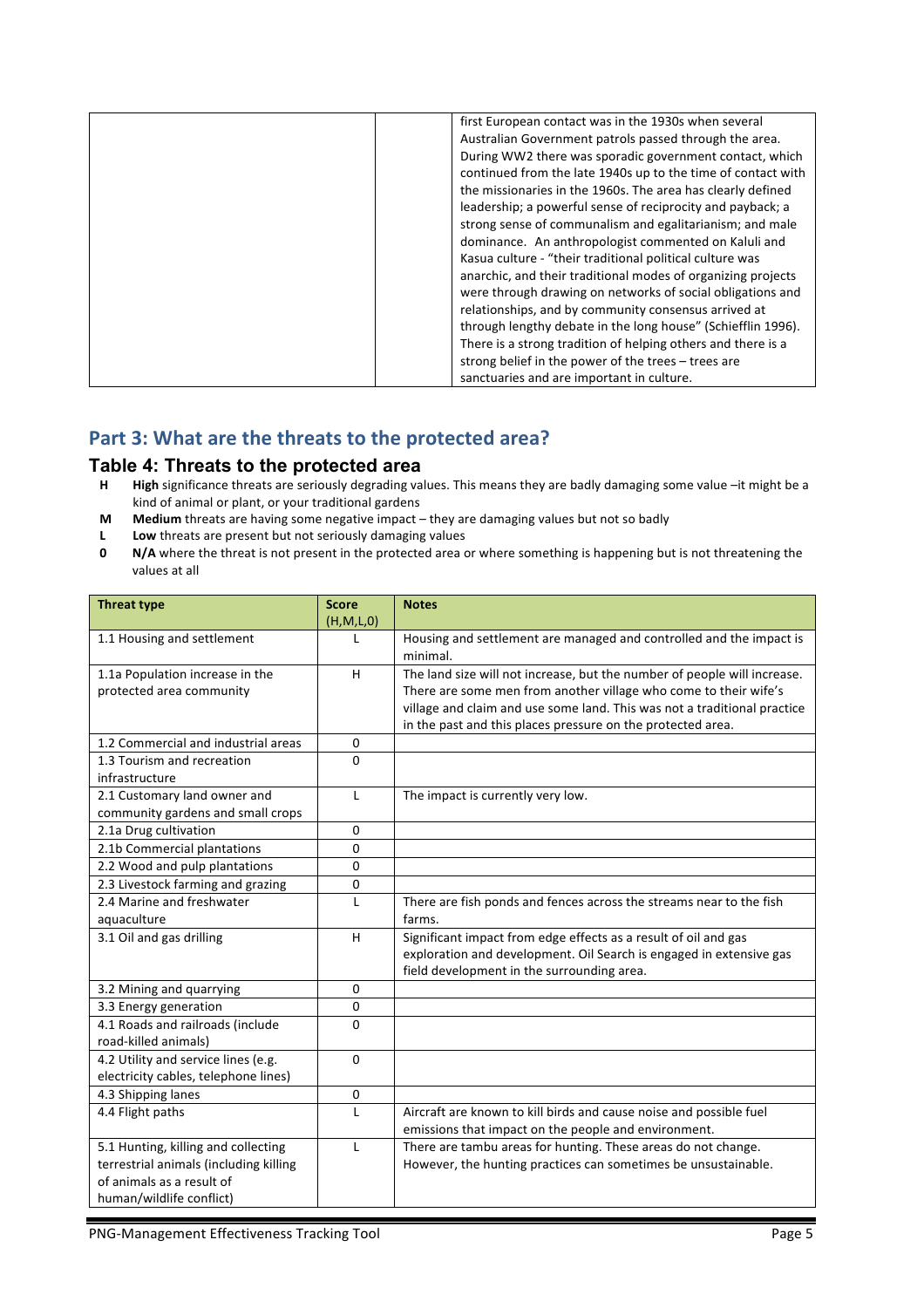| <b>Threat type</b>                                          | <b>Score</b><br>(H,M,L,0) | <b>Notes</b>                                                               |
|-------------------------------------------------------------|---------------------------|----------------------------------------------------------------------------|
| 5.2 Gathering terrestrial plants or                         |                           | Eagle wood and orchids are gathered and there may be some low              |
| plant products (non-timber)                                 |                           | impact.                                                                    |
| 5.3a Logging and wood harvesting<br>for local/customary use | $\mathsf{L}$              | There is a walkabout mill (Lucas brand) that extracts timber.              |
| 5.3b Logging and wood harvesting-                           | 0                         | The Wawoi timber project and Torama timber company are just on the         |
| commercial logging                                          |                           | outside of the WMA, but they are not considered to be having an<br>impact. |
| 5.4a Fishing, killing and harvesting                        | M                         | There is random and unmonitored fishing. The impacts are thought to        |
| aquatic resources for                                       |                           | be moderate. Poison rope is used in the river and can kill all the fish.   |
| local/customary use                                         |                           | The traditional fishing practices can sometimes be unsustainable.          |
| 5.4b Fishing, killing and harvesting                        | $\Omega$                  | Fish are caught and then sold in local markets.                            |
| aquatic resources for commercial                            |                           |                                                                            |
| use                                                         |                           |                                                                            |
| 6.1 Recreational activities and                             | 0                         |                                                                            |
| tourism                                                     |                           |                                                                            |
| 6.2 War, civil unrest and military<br>exercises             | 0                         |                                                                            |
| 6.3 Research, education and other                           | $\Omega$                  |                                                                            |
| work-related activities in protected                        |                           |                                                                            |
| areas                                                       |                           |                                                                            |
| 6.4 Activities of protected area                            | 0                         |                                                                            |
| managers (e.g. construction or                              |                           |                                                                            |
| vehicle use)                                                |                           |                                                                            |
| 6.5 Deliberate vandalism, destructive                       | M                         | This does happen on some occasions from people who come from               |
| activities or threats to protected                          |                           | outside the WMA.                                                           |
| area staff and visitors                                     |                           |                                                                            |
| 7.1 Fire and fire suppression                               | M                         | Fire is a threat only in the dry season and impacts mainly on the          |
| (including arson)                                           |                           | vegetation.                                                                |
| 7.2 Dams, hydrological modification                         | 0                         |                                                                            |
| and water management/use                                    |                           |                                                                            |
| 7.3a Increased fragmentation within                         | M                         | New gardens are expanding into the WMA.                                    |
| protected area                                              |                           |                                                                            |
| 7.3b Isolation from other natural                           | $\Omega$                  |                                                                            |
| habitat (e.g. deforestation)                                |                           |                                                                            |
| 7.3c Other 'edge effects' on park<br>values                 | M                         | We now experience trespassing on our lands.                                |
| 7.3d Loss of keystone species (e.g.                         | L                         | Cassowary numbers are declining.                                           |
| top predators, pollinators etc.)                            |                           |                                                                            |
| 8.1 Pest plants                                             | L                         | Within the WMA there are some pipa plants.                                 |
| 8.1a Pest animals                                           | L                         | No pest animals, other than introduced fish, which may be a problem        |
|                                                             |                           | in the future if they escape into the waterways.                           |
| 8.1b Diseases such as fungus or                             | M                         | Disease in banana tree.                                                    |
| viruses that make native plants or                          |                           |                                                                            |
| animals sick                                                |                           |                                                                            |
| 8.2 Introduced genetic material (e.g.                       | 0                         |                                                                            |
| genetically modified organisms)                             |                           |                                                                            |
| 9.1 Household sewage and urban                              | 0                         |                                                                            |
| waste water                                                 |                           |                                                                            |
| 9.1a Sewage and waste water from                            | 0                         |                                                                            |
| protected area facilities                                   | 0                         |                                                                            |
| 9.2 Industrial, mining and military<br>effluents            |                           |                                                                            |
| 9.3 Agricultural and forestry                               | 0                         |                                                                            |
| effluents (e.g. excess fertilizers or                       |                           |                                                                            |
| pesticides)                                                 |                           |                                                                            |
| 9.4 Garbage and solid waste                                 | $\pmb{0}$                 |                                                                            |
| 9.5 Air-borne pollutants                                    | 0                         |                                                                            |
| 9.6 Excess energy (e.g. heat                                | 0                         |                                                                            |
| pollution, lights etc.)                                     |                           |                                                                            |
| 10.1 Volcanoes                                              | 0                         |                                                                            |
| 10.2 Earthquakes/Tsunamis                                   | $\pmb{0}$                 |                                                                            |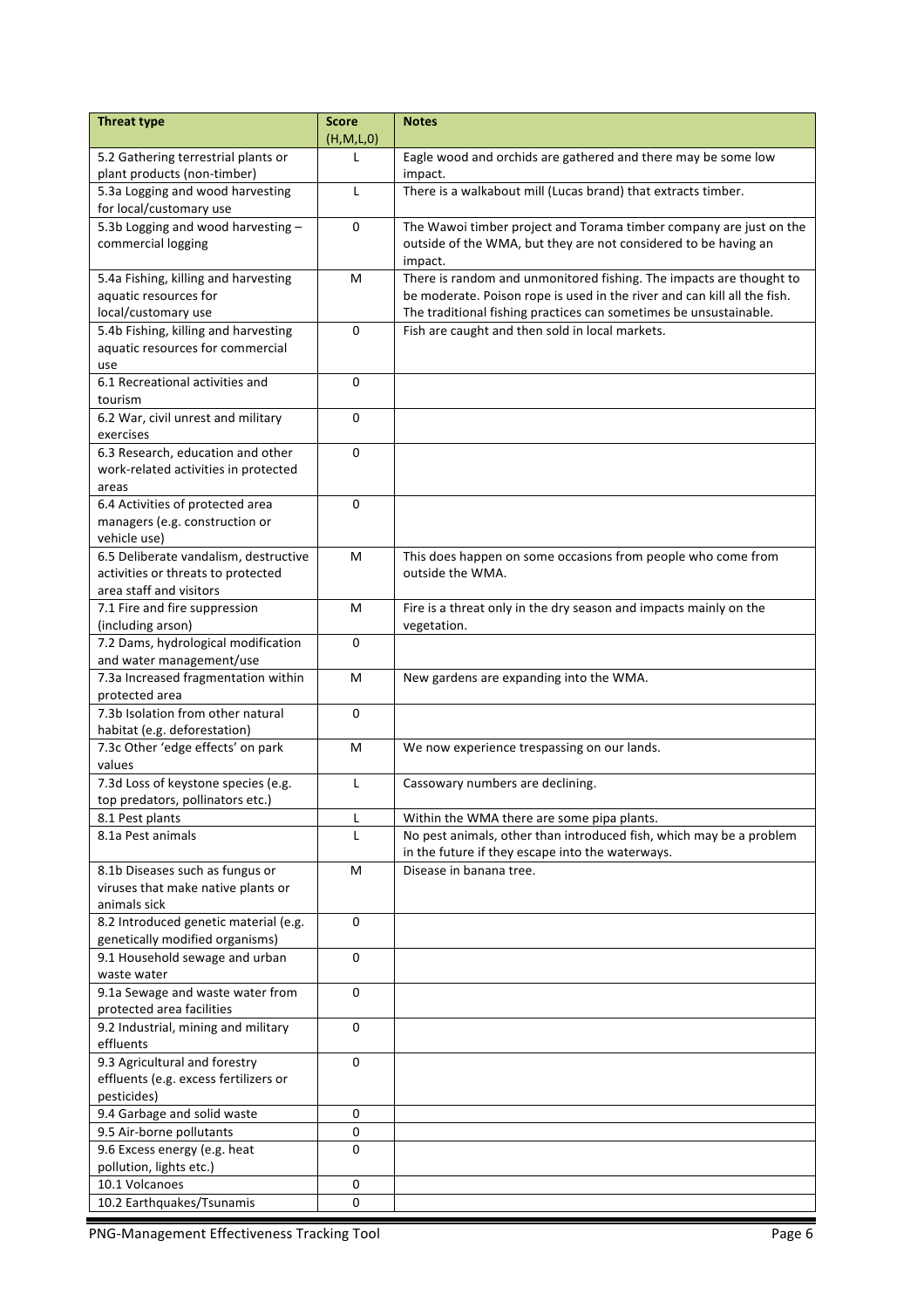| <b>Threat type</b>                       | <b>Score</b> | <b>Notes</b>                                                         |
|------------------------------------------|--------------|----------------------------------------------------------------------|
|                                          | (H, M, L, 0) |                                                                      |
| 10.3 Avalanches/Landslides               |              | Heavy rains cause landslides.                                        |
| 10.4 Erosion and siltation/              |              | There are some minor changes during weather events, but these        |
| deposition (e.g. shoreline or riverbed   |              | changes self-correct.                                                |
| changes)                                 |              |                                                                      |
| 11.1 Habitat shifting and alteration     |              |                                                                      |
| 11.2 Droughts                            |              |                                                                      |
| 11.3 Temperature extremes                | м            | We experience that it is now colder at night.                        |
| 11.4 Storms and flooding                 | м            | Storms and flooding are occurring during the wet season only.        |
| 11.5 Coral bleaching                     | 0            |                                                                      |
| 11.6 Intrusion by saltwater into         | 0            |                                                                      |
| gardens etc.                             |              |                                                                      |
| 11.7 Sea level rise                      | 0            |                                                                      |
| Other (please explain)                   |              |                                                                      |
| 12.1 Loss of cultural links, traditional | $\Omega$     | The elders advise the children on customs and traditions. There is a |
| knowledge and/or management              |              | special water place - when this water is rubbed on the skin it cures |
| practices                                |              | sickness.                                                            |
| 12.2 Natural deterioration of            |              | A tree fell into a special cave and destroyed it.                    |
| important cultural site values           |              |                                                                      |
| 12.3 Destruction of cultural heritage    |              |                                                                      |
| buildings, gardens, sites by people      |              |                                                                      |
| Other (please explain)                   |              |                                                                      |

## Table 5. Worst threats and ways forward

| <b>Threat</b> | <b>Threat</b>             | <b>Threat number or</b> | Nature of the threat, impact and how to reduce the impact.                            |
|---------------|---------------------------|-------------------------|---------------------------------------------------------------------------------------|
| No.           | (Most significant first)  | name (copy no.          |                                                                                       |
|               |                           | from Table 4)           |                                                                                       |
|               | Population increase       | 1.1a                    | To delay marriage and having children. There is a traditional                         |
|               |                           |                         | rule to make a house and garden first, and then think about<br>marriage and children. |
|               | Oil and gas drilling      | 3.1                     | Get the WMA rules going again and increase the enforcement                            |
|               |                           |                         | process to minimise impacts.                                                          |
| ς             | Trespassing and vandalism | 6.5, 7.3c               | Increase monitoring and check who is coming into the WMA.                             |
|               |                           |                         | Inform customary landowner families of the problem and raise                          |
|               |                           |                         | awareness of the problem.                                                             |

# Part 4: What is the management like in the protected area?

## **Table 6. Management effectiveness scores, comments, next steps**

| <b>Issue</b>                      | <b>Score</b><br>(0,1,2,3, NA) | <b>Comment</b>                                                                                                                      | <b>Next steps</b>                                                                                                                                                                                                                                                   |
|-----------------------------------|-------------------------------|-------------------------------------------------------------------------------------------------------------------------------------|---------------------------------------------------------------------------------------------------------------------------------------------------------------------------------------------------------------------------------------------------------------------|
| 1a. Legal status                  | 3                             | The WMA is legally gazetted.                                                                                                        | Re-gazette the WMA under PNG's<br>new protected area legislation.                                                                                                                                                                                                   |
| 1b. Legal status                  |                               |                                                                                                                                     |                                                                                                                                                                                                                                                                     |
| 2a. Protected area<br>regulations | 2                             | There are traditional rules in place,<br>but some people ignore the rules.                                                          | Enforce the WMA rules and consider<br>increasing the penalties.                                                                                                                                                                                                     |
| 2b. Protected area<br>regulations |                               |                                                                                                                                     |                                                                                                                                                                                                                                                                     |
| 3. Law enforcement                | $\overline{2}$                | There is the capacity to enforce the<br>regulations, but we have some<br>deficiencies, including lack of<br>resources to fund this. | Develop and implement an<br>awareness campaign to ensure that<br>everyone understands the rules and<br>why these are important and give the<br>customary landowners a copy of the<br>regulations. Continue to remind<br>people of the issues concerning the<br>WMA. |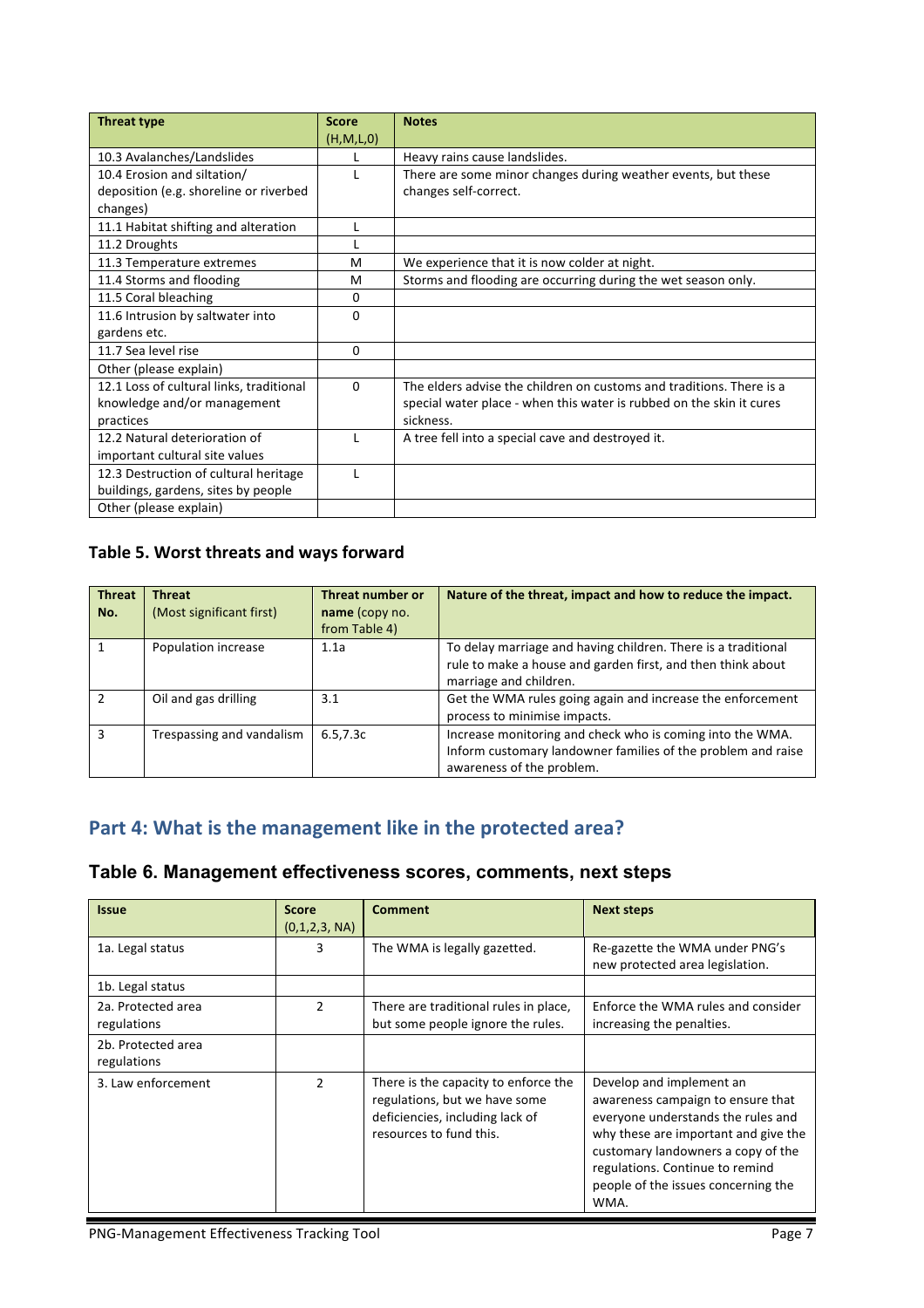| <b>Issue</b>                                       | <b>Score</b><br>(0,1,2,3, NA) | <b>Comment</b>                                                                                                                                                                                               | <b>Next steps</b>                                                                                                                                                                   |
|----------------------------------------------------|-------------------------------|--------------------------------------------------------------------------------------------------------------------------------------------------------------------------------------------------------------|-------------------------------------------------------------------------------------------------------------------------------------------------------------------------------------|
| 4. Protected area objectives                       | $\overline{2}$                | There is a Management Committee<br>and the plans are there, with<br>agreed objective and the people<br>are keen and they want action to<br>achieve the objectives.                                           | We need funds to implement the<br>plans and better manage the WMA.                                                                                                                  |
| 5. Protected area design                           | 3                             | The design is good and allows us to<br>achieve the agreed objectives of<br>the customary landowners.                                                                                                         |                                                                                                                                                                                     |
| 6. Protected area boundaries                       | 3                             | The boundary of the WMA is<br>known, recorded and respected,<br>although there are some outsiders<br>who now enter the WMA.                                                                                  |                                                                                                                                                                                     |
| 7. Management plan                                 | $\overline{2}$                | There is a Management Plan, but<br>not all the actions are being<br>implemented due to lack of funding<br>and resources.                                                                                     | Secure sufficient funding to fully<br>implement the Management Plan                                                                                                                 |
| 7a. Planning process - rights<br>holders           | $\mathbf{1}$                  | The customary landowners have<br>input into the Management Plan<br>and the ability to inform decision<br>making.                                                                                             |                                                                                                                                                                                     |
| 7b. Planning process - plan<br>review              | 1                             | We do review the plan and update<br>the objectives.                                                                                                                                                          |                                                                                                                                                                                     |
| 7c. Planning process -<br>monitoring informs plan  | 1                             | There is monitoring by the<br>customary landowners and this<br>informs our planning.                                                                                                                         |                                                                                                                                                                                     |
| 8. Regular work plan                               | $\mathbf{1}$                  | There is a work plan, but few of the<br>actions are implemented due to<br>lack of funding.                                                                                                                   | The Committee members need to<br>meet to get a commitment from the<br>community to implement the existing<br>work plan and also to secure<br>appropriate funding.                   |
| 9. Resource inventory                              | 3                             | There is sufficient information on<br>the WMA to enable us to manage it<br>e.g. information on many species<br>and ecosystems. Most of this<br>information is based on traditional<br>knowledge of the area. |                                                                                                                                                                                     |
| 10. Protection systems                             | 1                             | We have minimal protection<br>systems - mainly the customary<br>landowners who live in the WMA.                                                                                                              | We need support from CEPA or<br>UNDP to assist with developing<br>effective systems to better protect<br>the WMA.                                                                   |
| 11. Research and monitoring                        | 3                             | There has been research into many<br>aspects of the WMA. WWF was<br>engaged with the WMA in the past<br>and provided monitoring and<br>technical support.                                                    |                                                                                                                                                                                     |
| 12. Resource management                            | $\overline{2}$                | There is active management<br>undertaken by the customary<br>landowners.                                                                                                                                     | The butterfly farm needs funding to<br>enable it to continue.                                                                                                                       |
| 13a. Staff numbers                                 | 0                             | There are no paid staff working in<br>the WMA.                                                                                                                                                               |                                                                                                                                                                                     |
| 13b. Other people working<br>on the protected area | 3                             | High level of interest in community                                                                                                                                                                          |                                                                                                                                                                                     |
| 14. Training and skills                            | $\mathbf{1}$                  | There is little or no training<br>provided and skill levels are low.                                                                                                                                         | A training needs assessment should<br>be undertaken for a range of skill<br>areas e.g. community development<br>skills, office and computer skills,<br>report and proposal writing. |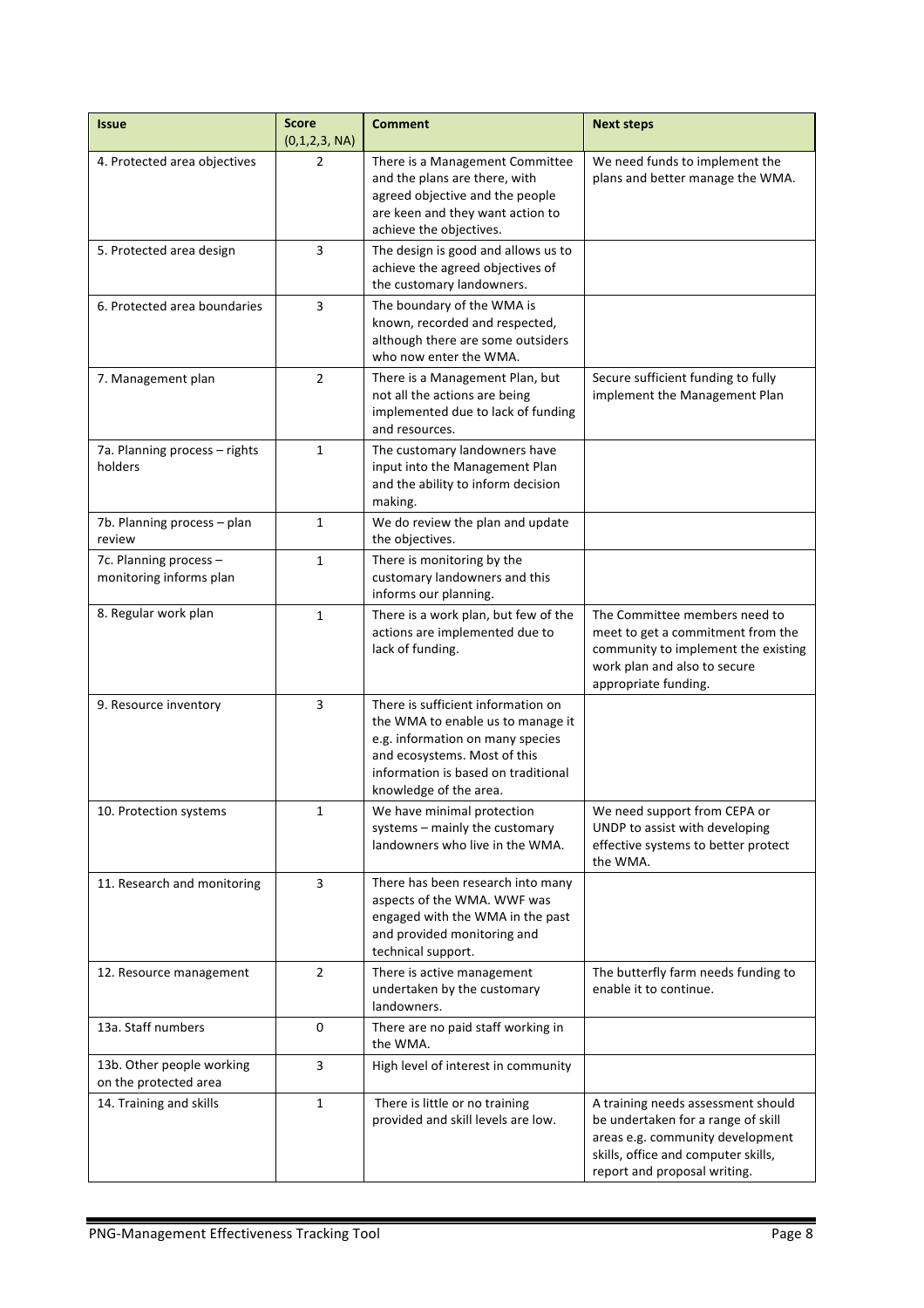| <b>Issue</b>                                          | <b>Score</b><br>(0,1,2,3, NA) | <b>Comment</b>                                                                                                                                         | <b>Next steps</b>                                                                                                                                                                                                    |
|-------------------------------------------------------|-------------------------------|--------------------------------------------------------------------------------------------------------------------------------------------------------|----------------------------------------------------------------------------------------------------------------------------------------------------------------------------------------------------------------------|
| 15. Current budget                                    | 0                             | There is no budget to manage the<br>WMA.                                                                                                               |                                                                                                                                                                                                                      |
| 16. Security of budget                                | $\Omega$                      | There is no long term security for<br>the budget.                                                                                                      |                                                                                                                                                                                                                      |
| 17. Management of budget                              | <b>NA</b>                     |                                                                                                                                                        |                                                                                                                                                                                                                      |
| 18. Equipment                                         | 1                             | There is some equipment, but this<br>is insufficient to enable us to<br>manage the WMA.                                                                | We need printer accessories and a<br>solar system.                                                                                                                                                                   |
| 19. Maintenance of<br>equipment                       | 0                             | There is little equipment<br>maintenance.                                                                                                              | We need maintenance of the existing<br>equipment e.g. printer and computer<br>repairs.                                                                                                                               |
| 20. Education and awareness                           | $\overline{2}$                | The WMA Chairman is constantly<br>spreading the word about the<br>WMA, but there is no formal<br>education program.                                    | We need to develop posters for<br>community schools to increase<br>understanding of the WMA and its<br>values.                                                                                                       |
| 21. Planning for land use or<br>marine activities     | $\overline{2}$                | The adjacent land users take some<br>account of the existence of the<br>WMA and its values.                                                            | We need to increase the exposure of<br>the WMA to ensure it has a high<br>profile and is respected.                                                                                                                  |
| 22. State and commercial<br>neighbours                | $\mathbf{1}$                  | There is some contact with<br>surrounding companies (e.g. Oil<br>Search), but very little with CEPA.                                                   | We need greater consultation with<br>Oil Search and government agencies<br>emphasising the existence of<br>Sulamesi WMA and the need to<br>ensure more effective management<br>outcomes.                             |
| 23. Indigenous people/<br><b>Customary landowners</b> | $\overline{2}$                | The customary landowners directly<br>contribute to decision making<br>concerning the WMA.                                                              |                                                                                                                                                                                                                      |
| 24a. Impact on communities<br>- communication         | $\mathbf{1}$                  | There is communication with some<br>stakeholders.                                                                                                      |                                                                                                                                                                                                                      |
| 24b. Impact on communities<br>- welfare programs      | $\mathbf{1}$                  | There are some community<br>development programs.                                                                                                      |                                                                                                                                                                                                                      |
| 24c. Impact on communities<br>- level of support      | $\mathbf{1}$                  | The customary landowners actively<br>support the WMA.                                                                                                  |                                                                                                                                                                                                                      |
| 25. Economic benefit                                  | 0                             | The WMA does not deliver any<br>economic benefits.                                                                                                     | We need to identify a range of future<br>potential income generating<br>activities to enable improve<br>management of the WMA.                                                                                       |
| 26. Monitoring and<br>evaluation                      | 1                             | There is irregular, unplanned<br>monitoring and no regular<br>collection of results.                                                                   | Need strategies to initiate a<br>structured and regulated monitoring<br>and evaluation program.                                                                                                                      |
| 27. Visitor facilities                                | 0                             | There are no visitor facilities.                                                                                                                       | Facilities may be needed if tourism<br>expands in the WMA.                                                                                                                                                           |
| 28. Commercial tourism<br>operators                   | 0                             | There is no contact with<br>commercial tourist operators.                                                                                              | Should make contact with the<br>Provincial tourism office and<br>commercial tour operators office to<br>publicise the extraordinary<br>attractions of our WMA. Tourism is a<br>potential income generating activity. |
| 29. Fees                                              | $\mathbf{1}$                  | There are set fees.<br>We need to organise a new signatory<br>to our bank account so that funds<br>can be accessed.                                    |                                                                                                                                                                                                                      |
| 30. Condition of values                               | 3                             | The condition of the values remains<br>in very good condition.                                                                                         |                                                                                                                                                                                                                      |
| 30a.Condition of values -<br>basis of assessment      | 0                             | The assessment is not based on<br>formal research and monitoring.<br>However, it is based on traditional<br>knowledge and engagement with<br>the area. |                                                                                                                                                                                                                      |